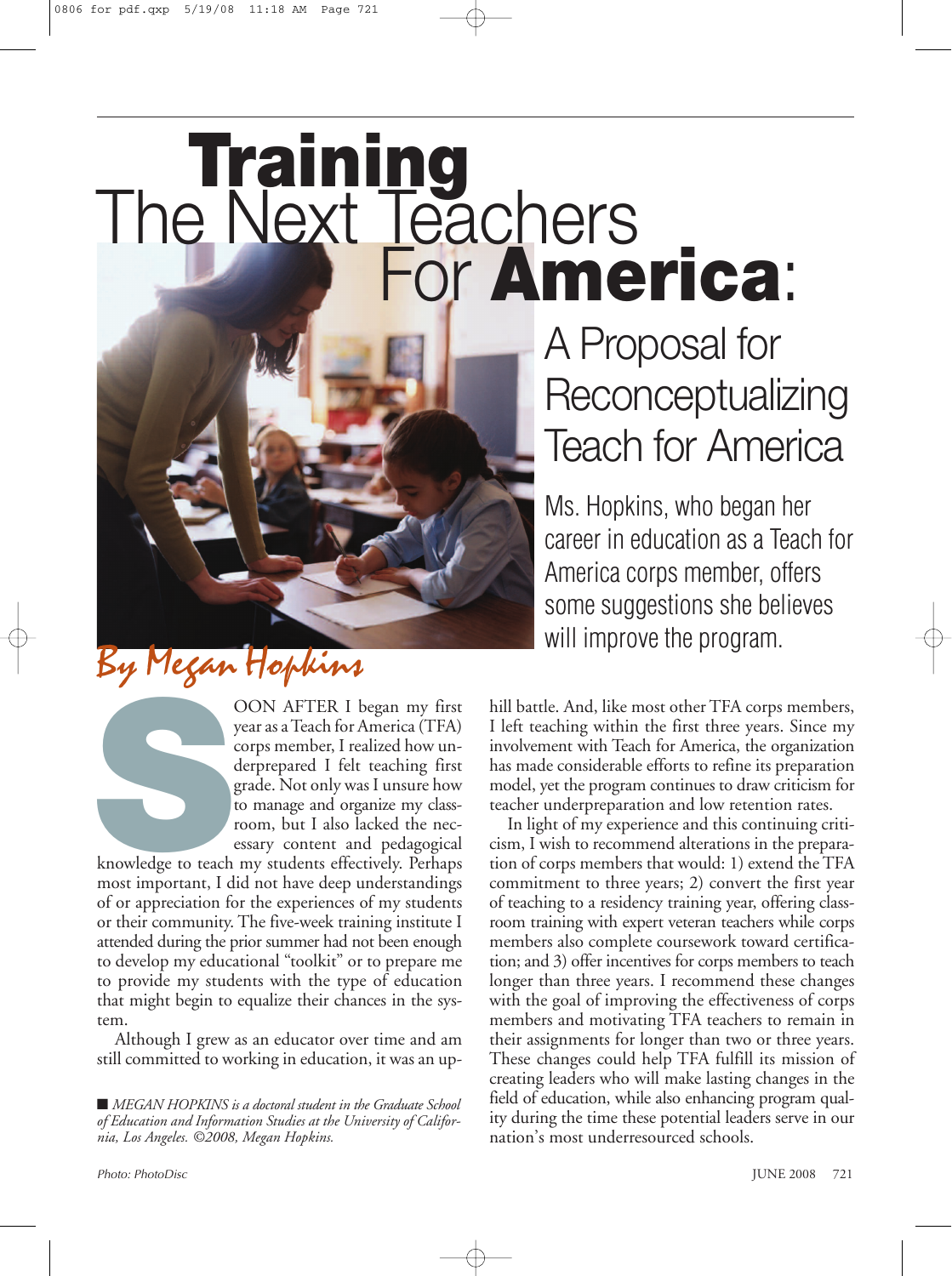These recommendations could be supported, in part, by the Teaching Residency Act, introduced by Sen. Barack Obama (D-Ill.), and the Preparing Excellent Teachers Act, introduced in the House by Rep. Rahm Emanuel (D-Ill.). Both bills, introduced last summer, would enable prospective teachers to work under the wing of expert mentor teachers for an academic year while they complete their coursework for certification. The bills aim to expand the reach of highly successful models for urban teacher residencies — programs that provide substantial preparation for carefully selected novice teachers who commit to teaching for a minimum of three to four years in the districts that sponsor them. The passage of this legislation would create an opportunity for Teach for America to embrace promising new strategies for teacher preparation and induction.

## **WHY CHANGE TFA?**

Recent research on corps members' effectiveness suggests the need for a change in TFA's approach. The TFA model assumes that extensive formal teacher training is not essential for its recruits — most of them graduates of top colleges with strong leadership abilities and a desire to improve educational opportunities for the nation's children.

Yet the reality is that Teach for America teachers are initially less successful in supporting student learning than are traditionally prepared teachers who are fully certified when they enter the profession.<sup>1</sup> One study found that TFA recruits had more positive effects on students' math achievement as corps members finished their certification and training; however, they continued to have negative effects on elementary students' reading achievement throughout all the years of the study.<sup>2</sup>

A small study comparing the performance of the students of 41 beginning and experienced TFA teachers with that of the students of other teachers in their schools reported that the TFA-taught students performed as well as the others in reading and better than the others in math. But the teachers of the comparison group were even less likely to be trained or certified than the TFA teachers.<sup>3</sup> The slight increases in mathematics achievement that the more experienced TFA teachers contributed were not substantial.

While the research is limited to comparing student performance on standardized tests, and it is arguable whether these tests accurately measure student achievement, these studies show that TFA corps members are not, in fact, as successful as the organization assumes they will be. Particularly when they begin teaching,

TFA teachers are less successful than their peers who receive more formal training.

In addition to criticism involving the preparation of its teachers, Teach for America is often criticized for its high turnover rates, as studies have found that 80% or more of corps members have left their teaching positions by the end of the third year, just when they are beginning to be more successful. This figure compares to about 30% to 40% of traditionally certified teachers in the same districts who leave by the end of the third year.4 Districts — and their schools and students — bear the cost of this high level of attrition, and not surprisingly, some district officials have expressed concerns about this turnover rate. For example, Chicago administrators have indicated their desire for TFA corps members to stay longer, noting the longer tenures of other recruits and emphasizing their own responsibility to be "conscientious consumers" when making hiring decisions.5 These observations suggest that TFA should consider incentives for corps members who are willing to remain longer in the classroom.

## **WHAT APPROACHES MIGHT IMPROVE THE MODEL?**

In comparative international studies of teacher preparation, the U.S. has been shown to undervalue preservice training. In particular, it is much less likely in the U.S. than in other developed nations that prospective teachers will learn to teach under the wing of a master teacher while they are learning about curriculum, instruction, learning, and child development. Most European countries include a full year of closely supervised clinical practice in a school associated with the university as part of universal preservice preparation. Other countries, such as Japan, require extensive on-the-job training for teachers in their initial "apprenticeship," with coaching and 60 days per year of seminars and classroom visits providing guidance and support that prepare novice teachers to lead their own classrooms.6 Master teachers supervise beginning teachers by observing, suggesting areas for improvement, and discussing effective instructional strategies.

Similarly, in an attempt to strengthen teacher preparation in the U.S. and to alter experienced teachers' roles in teacher training, some schools and universities across the country are collaborating to create professional development schools. These schools are designed to support the learning of new and experienced teachers and to restructure schools of education.<sup>7</sup> In partnership with universities, veteran teachers serve as mentors for new teachers and work with university faculty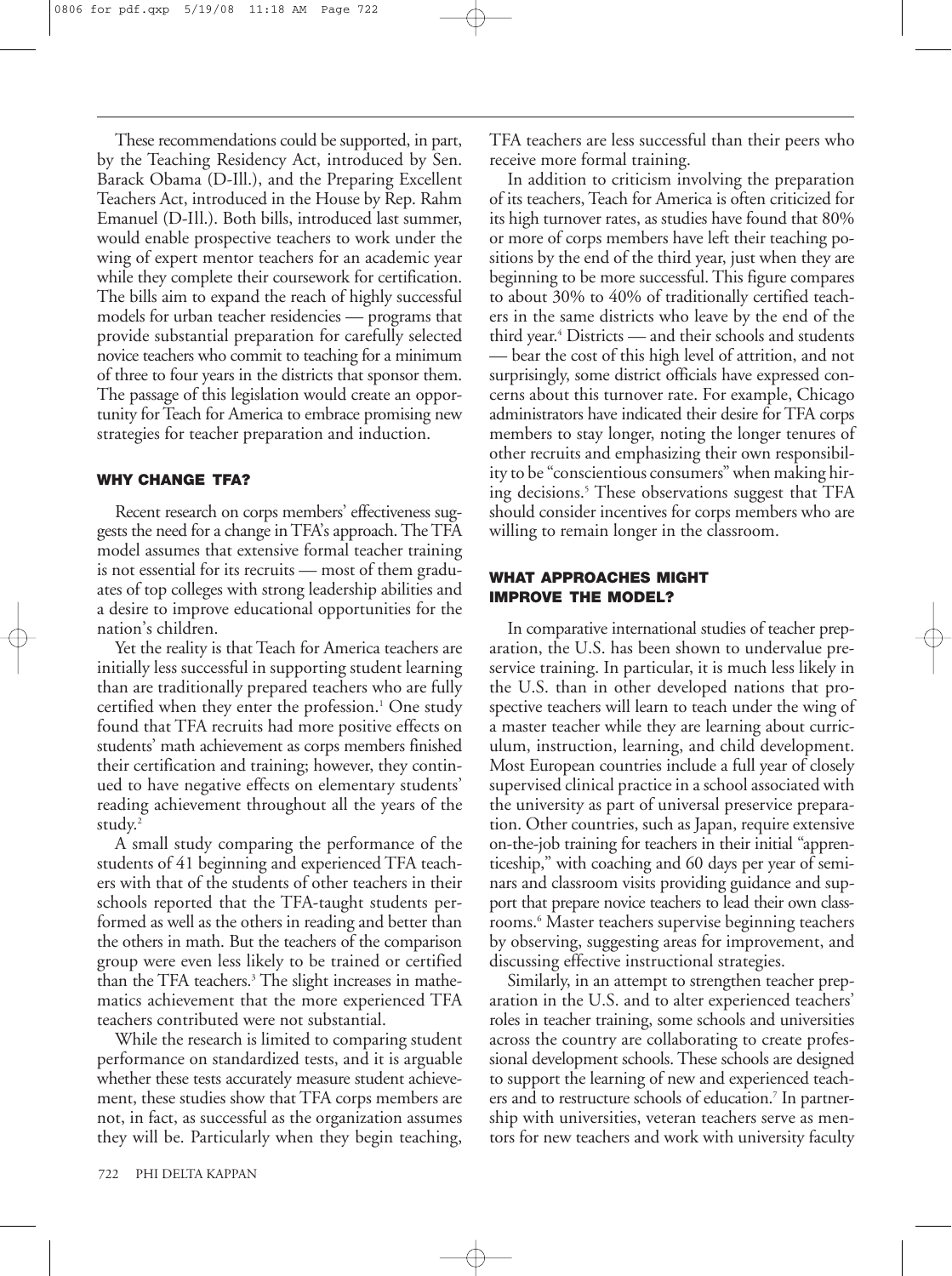members to develop the preparation curriculum and make decisions about instructional practices. Not only do such schools promote collaboration and provide hands-on training for new teachers, but they also redefine the roles of experienced teachers by giving them an opportunity to take on leadership positions. Studies show that teachers trained in professional development schools feel better prepared, more often apply theory to practice, are more confident and enthusiastic about teaching, and are more highly rated than teachers prepared in other ways.<sup>8</sup>

More recently, shortages of high-quality teachers have led large urban school districts to initiate their own versions of the professional development school approach. For example, the Boston Public Schools and the Boston Plan for Excellence collaborated to create the Boston Teacher Residency; Chicago implemented the Academy for Urban School Leadership through a nonprofit agen-

cy chartered by the city schools; and Denver started the Boettcher Teachers Program in two of its schools, with the help of the Boettcher Foundation, the Public Education and Business Coalition, and the University of Denver.<sup>9</sup> Together, these programs form the Coalition of Urban Teacher Residencies. Each program builds on a medical residency approach to train new teachers, very much like the professional development school model. The programs recruit recent college graduates and midlife career changers to complete a yearlong paid residency with an expert mentor teacher while they also take coursework toward certification and a master's degree in education. When they have completed a year-end portfolio evaluation and the required coursework, program graduates begin teaching independently within their residency districts the following year. They continue to receive mentoring while they begin to teach. Finally, program participants must commit to teach in the district for at least three or four years. This model of preparation brings committed, well-prepared individuals into high-need urban schools with the hope of keeping them there.

## **A TEACH FOR AMERICA RESIDENCY**

In view of TFA teachers' limited preparation and considering the promise of these innovative approaches, I recommend that Teach for America develop a residency training model with the following features:

1. *Extend the program's current two-year commitment to three years*. Corps members will serve as residents during their first year. Then they will go on to teach on

their own for at least two subsequent years.

2. *Require all first-year corps members to complete a residency year in an experienced teacher's classroom within their placement district and at (or near) their placement grade level.* During this year, corps members will coteach with a mentor teacher who is deemed highly effective at raising student achievement. The mentor teacher, in collaboration with a TFA program director or university instructor, will scaffold the corps member's training, so that the corps member first observes the mentor teacher and discusses instructional strategies

# Programs in the Coalition of Urban Teacher Residencies **concentrate participants at a small number of schools** that have **a large number of expert teachers and adept administrators.**

and eventually leads the classroom while the mentor assesses and provides feedback on the corps member's performance. During this year of residency, not only will corps members acquire collaborative skills and instructional expertise, but they will also gain an understanding of the community context in which they will teach, and they will complete coursework for certification.

3. *Cluster TFA "residents" at high-performing urban schools*. Each of the programs in the Coalition of Urban Teacher Residencies concentrates its participants at a small number of schools that have a large number of expert teachers and adept administrators. Like prospective teachers who train in professional development schools, residents under this model would collaborate within a school community that provides a positive culture and support.

4. *Offer courses through a university partner for firstyear corps members to obtain certification and a master's degree*. During the residency year, corps members will also take courses through a local partner university so that they may complete their teacher certification requirements and have the opportunity to obtain a master's degree. While TFA currently partners with local universities in most of its placement sites, stronger relationships between TFA and these partners — and between coursework and clinical experiences — must be developed if residents are to integrate theory and practice and apply what they are learning.

5. *Provide incentives to teach longer than three years*. A range of incentives could be offered, including opportunities to take on leadership roles, as well as sti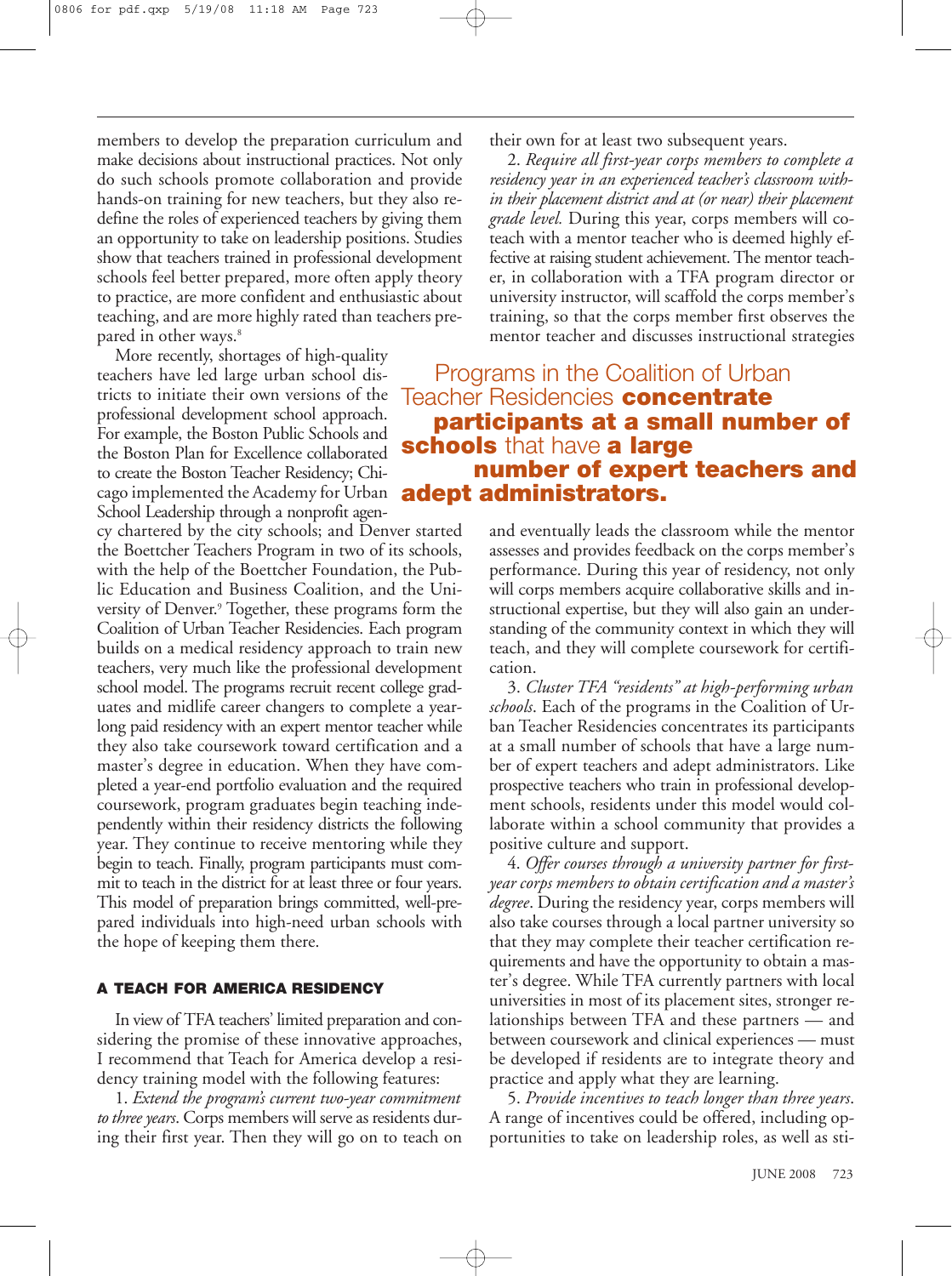pends and forgivable loans for accepting additional responsibilities. Teachers who serve for longer than three years could also serve as liaisons among members of the partnership and provide support and professional development to novice teachers. After gaining substantial teaching experience, these longer-term corps members could serve as mentors in one of the residency training schools and partner with university colleagues in offering support and coursework.

### **CHALLENGES TO IMPLEMENTATION**

Since these strategies would require an overhaul of Teach for America's approach to teacher preparation, there are many issues to address before proceeding.

*Funding.* School districts currently provide full salaries to TFA corps members. A different funding structure would need to be developed to support first-year corps members during their residency year, as many districts could not afford to support two teachers for a single classroom. Additional funds would also be needed to compensate mentor teachers and longer-term TFA teachers who took on leadership roles, although these roles already exist in a number of districts. Some possibilities follow:

• As the Chicago teacher residency does, TFA and the districts could adopt a graduated pay scale that would pay first-year corps members less than the normal first-year teacher salary, while longer-term corps members would receive a stipend in addition to their regular salary for fulfilling a mentor or leadership role. In addition, teachers who decided to remain at their placement sites for longer than their commitments could be granted forgivable student loans, with a specific percentage of the balance forgiven for each additional year teaching at the site. Federal funds are available to help underwrite such programs to keep teachers in highneed schools.

• Model first-year funding on the Boston Teacher Residency (BTR) model. This program offers a small stipend (\$10,000) to first-year residents. In addition, residents must pay tuition of \$10,000 for their university coursework, but BTR offers them a no-interest loan to cover this cost, which is reduced and ultimately eliminated if residents remain as teachers in the district for three years. Teach for America could use a similar approach.

• If Teach for America alters its approach to include a year of residency, it may be able to reduce its summer institute training or even replace it with training administered within the cities or school districts where corps members are placed, thereby greatly reducing the

costs. Corps members may be better served by completing an intensive training in their placement district under the guidance of an expert mentor teacher from that district so that they can acquire knowledge about the specific context in which they will teach.

• Instead of devoting funding to recruitment and to expanding the corps at the current rapid rate, Teach for America could use this funding to implement the preparation model proposed. While this may hinder TFA from meeting its expansion goals, the model would produce a number of high-quality teachers who would be likely to remain for more than two or three years at their placement sites. This would reduce the demand for new teachers and provide greater benefit to districts, schools, and students.

*Capacity.* If Teach for America desires to initiate these changes, it will need to consider its capacity to do so. One issue will be recruiting enough mentor teachers to match the number of first-year corps members. TFA currently recruits veteran teachers for its summer institute, and these people are certainly candidates for mentoring positions during the school year. Furthermore, because TFA has been placing teachers in some cities for over 10 years, there are some sites that have a reasonable number of alumni still in teaching, and they would be an excellent pool of mentors and could also provide connections to other experienced teachers.

In addition, the organization would need to form partnerships with local universities and with local school districts. Thus far, Teach for America has been successful at securing such partnerships within each placement city, but none has thus far been as involved as this new strategy would require. New models of coursework may need to be developed, and instructors may need to be hired. The Boston Teacher Residency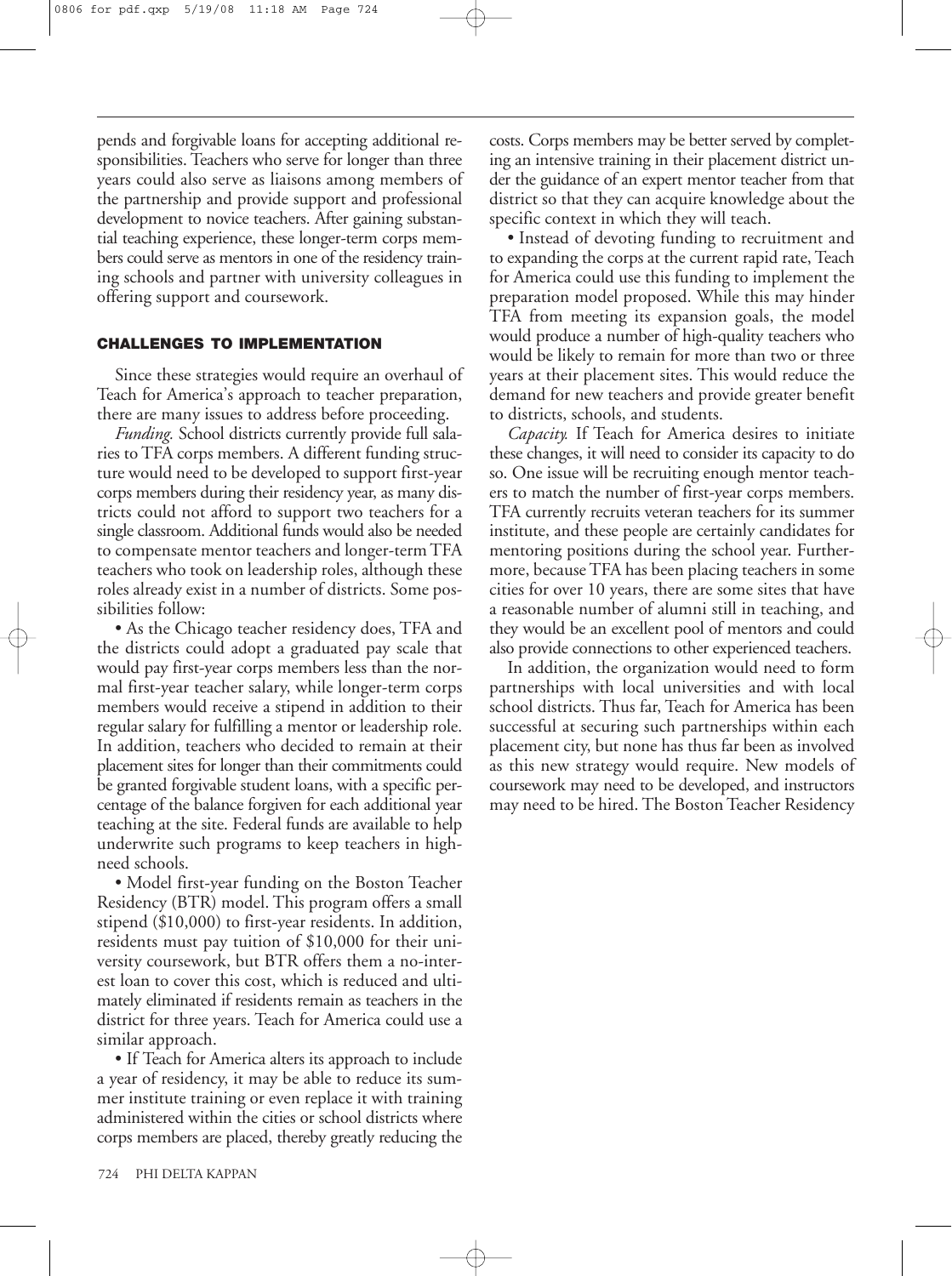has a curriculum coordinator who works to develop the coursework and to seek university faculty members to help design and to teach each of the required courses. The Chicago Residency works with National-Louis University and the University of Illinois at Chicago to design and offer coursework that is linked to the clinical experience.

*Existing structures*. Teach for America would have to make some decisions about the existing structures of the organization. For example, it would have to consider making changes to or eliminating the summer institute to supply funding for a new system. It would also have to consider the current support systems within each placement city. For example, the roles and responsibilities of program directors would change within this model, as they not only would work with corps members but also would collaborate with mentor teachers, school principals, and university faculty members.

*Possible objections.* If the Teach for America commitment is extended to three years, some applicants may be reluctant to apply, thus limiting the pool of highly qualified candidates. However, better training and support should encourage other recruits, and the incentives offered in the third year and beyond should overcome some resistance. Surveying and conducting focus groups with current corps members regarding the use of a residency model would help TFA determine which kinds of recruits would be interested in participating in a longer-term alternative track. Furthermore, some school districts will prefer the model, as it provides better-prepared entrants who have a better chance of staying in teaching longer. This improvement may encourage districts to contribute funds, just as a growing number are creating residency and intern programs of their own.

*Next steps.* Before implementing a programwide change, Teach for America would be wise to pilot the new strategy in one placement site and assess its effectiveness. Such a site should be chosen after assessing such resources as the availability of mentor teachers, the number of effective schools to serve as residency sites, and the potential for district and university support. New strategies should be implemented for no less than three years before evaluating results, as this would provide enough time for at least one cohort of corps members to complete their service under the new model.

#### **CONCLUSION**

While these proposals would require substantial redesign of the TFA model, the results are likely to be worth the investment. Teach for America has the potential to effect large-scale change in the field of education. It recruits highly qualified, motivated corps members who appreciate the importance of equal educational opportunities, and many go on to devote their lives to this mission. However, these bright individuals are not as effective in the classroom as they could be, and their students do not perform as well as students in classrooms where teachers have more formal training. Corps members who are given a full year to learn effective instructional practices and to fully prepare to work within the context of their placement site will be better prepared to enter their classrooms as skilled teachers. If TFA can prepare its recruits to be more successful in their classrooms from the beginning of their service, it may be able to achieve its vision more effectively, so that, as the TFA mission states, "One day, all children in this nation will have the opportunity to attain an excellent education."

5. Bess Keller, "Chicago Wants TFA to Commit Longer," *Education Week*, 22 September 2004, p. 14.

6. Harold W. Stevenson and James W. Stigler, *The Learning Gap* (New York: Simon & Schuster, 1992).

7. Linda Darling-Hammond, Marcella L. Bullmaster, and Velma L. Cobb, "Rethinking Teacher Leadership Through Professional Development Schools," *Elementary School Journal*, vol. 96, 1995, pp. 87-106.

8. Renee L. Clift and Patricia Brady, "Research on Methods Courses and Field Experiences," in Marilyn Cochran-Smith and Kenneth M. Zeichner, eds., *Studying Teacher Education: The Report of the AERA Panel on Research and Teacher Education* (Mahwah, N.J.: Erlbaum, 2005), pp. 309-424; Gloria A. Neubert and James B. Binko, "Professional Development Schools: The Proof Is in the Performance," *Educational Leadership*, February 1998, pp. 44-46; and Suzanne Yerian and Pamela L. Grossman, "Preservice Teachers' Perceptions of Their Middle-Level Teacher Education Experience: A Comparison of a Traditional and a PDS Model," *Teacher Education Quarterly*, Fall 1997, pp. 85-101.

9. Information about the Boston Teacher Residency is available at www. bpe.org/btr; information about the Academy for Urban School Leadership, at www.ausl-chicago.org; and information about the Boettcher Teachers Program, at www.boettcherteachers.org. **K**

<sup>1.</sup> Ildiko Laczko-Kerr and David C. Berliner, "The Effectiveness of 'Teach for America' and Other Under-Certified Teachers on Student Academic Achievement: A Case of Harmful Public Policy," *Education Policy Analysis Archives*, 6 September 2002, http://epaa.asu.edu/epaa/ v10n37; Linda Darling-Hammond et al., "Does Teacher Preparation Matter? Evidence About Teacher Certification, Teach for America, and Teacher Effectiveness," www.schoolredesign.net/binaries/teachercert. pdf, 2005; and Thomas J. Kane, Jonah E. Rockoff, and Douglas O. Staiger, "What Does Certification Tell Us About Teacher Effectiveness? Evidence from New York City," Working Paper 12155, National Bureau of Economic Research, Cambridge, Mass., April 2006.

<sup>2.</sup> Donald Boyd et al., "How Changes in Entry Requirements Alter the Teacher Workforce and Affect Student Achievement," *Education Finance and Policy*, vol. 1, 2006, pp. 176-216.

<sup>3.</sup> Paul Decker, Daniel Mayer, and Steven Glazerman, *The Effects of Teach for America on Students: Findings from a National Evaluation* (Princeton, N.J.: Mathematica Policy Research, MPR Reference No: M-8792- 750, 2004).

<sup>4.</sup> Boyd et al., op. cit.; Darling-Hammond, op. cit.; and Kane, Rockoff, and Staiger, op. cit.